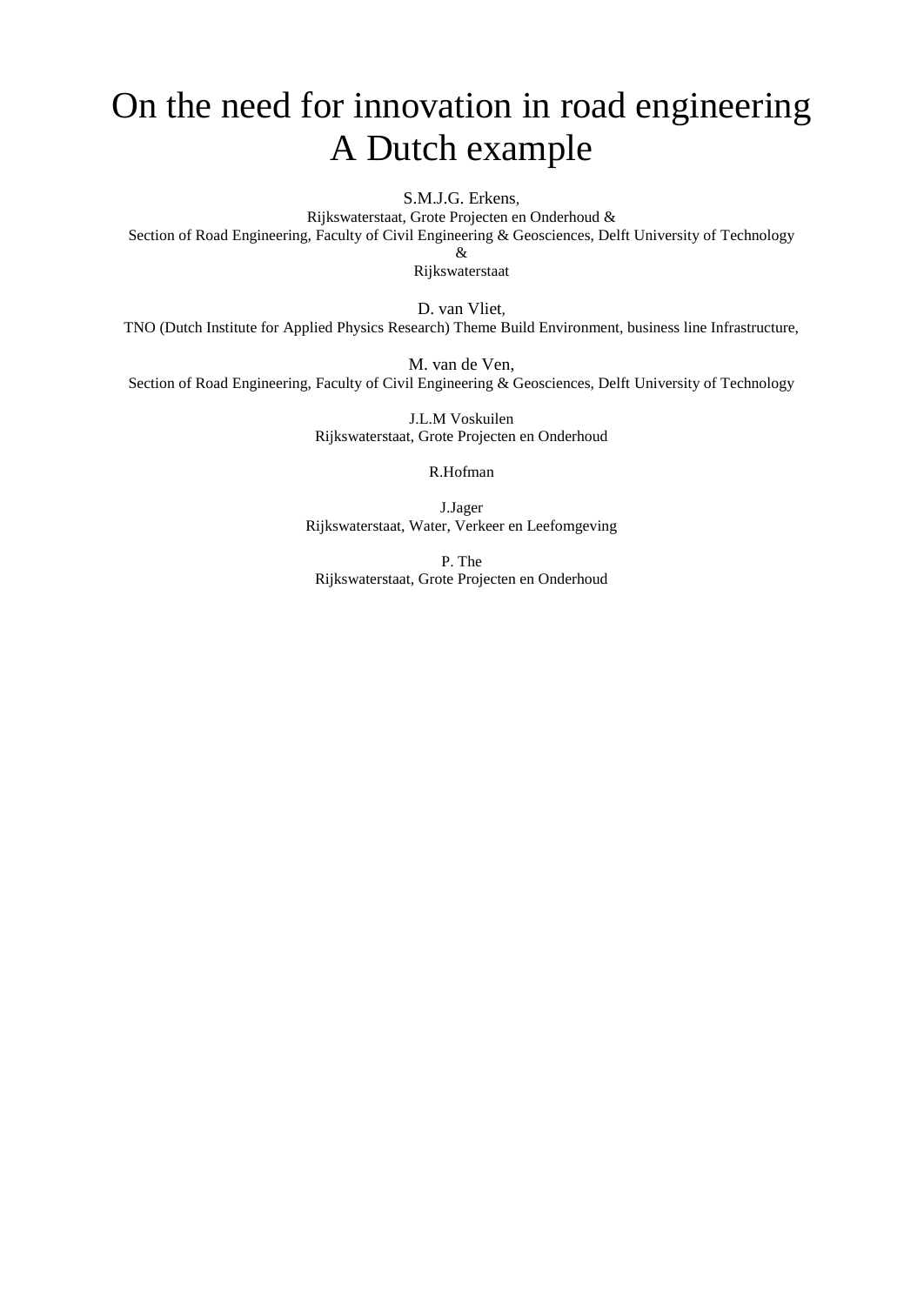### *Abstract*

**In an ever faster changing world, innovation is a crucial tool to maintain the quality of road networks. In order to safely use innovative materials and techniques, validation procedures are needed. Because of the variable and nonstandard nature of innovations, it is hard to standardize this kind of validation. Also, ensuring that innovations address the needs of road authorities can be quite a challenge. The Dutch highway authority, Rijkswaterstaat, currently uses a three tier approach to the validation of innovations. These consists of solicited innovations to address specific agency challenges and two systems to address unsolicited innovations. This paper describes the need for innovations, the most urgent topics that require solutions in the Dutch situation, the current approach towards innovation validation including examples of all three types of validation and the further developments foreseen for that system.**

#### *Keywords: changing conditions, innovation, validation*

#### I. INTRODUCTION:

There is a lot of attention for innovation nowadays. Sometimes, it is considered a hype, but in reality innovation is a necessity, one of the means to ensure pavements can continue to fulfil the ever changing demands from society.

This shows that innovation is not an objective in itself, it is driven by the need to provide solutions to problems. Road authorities need innovation to allow them to build and maintain roads for increasing traffic numbers, with decreasing budgets. Contractors and material producers need to innovate to grow or at least retain market share by providing cheaper, smarter, or faster solutions without loss of quality.

In a world that is rapidly changing, all countries face their own challenges in this respect. Because although the trends that drive rapid changes are the same all over the world [\(Fig.](#page-1-0) 1), the way they manifest themselves varies. For example, climate change occurs over the whole world, but in some places this is mostly found in increased dry spells, others experience more storms and extreme rainfall and low-lying coastal areas face rising sea levels. So the global trends result in local challenges and changes.



<span id="page-1-0"></span>Fig. 1: worldwide trends that drive rapid changes

For the Netherlands, for road engineers are traditionally related to its high population density [\(Fig.](#page-1-1) 2), its location at the edge of the European continent [\(Fig.](#page-2-0) 3) and it's nature of river delta country.



<span id="page-1-1"></span>Fig. 2: Population density in the Netherlands in occupants per square kilometer

Its location makes it which makes it an important entry for trade to the European mainland, which results in high traffic intensities and loads, while its delta nature results in high water tables and poor soils.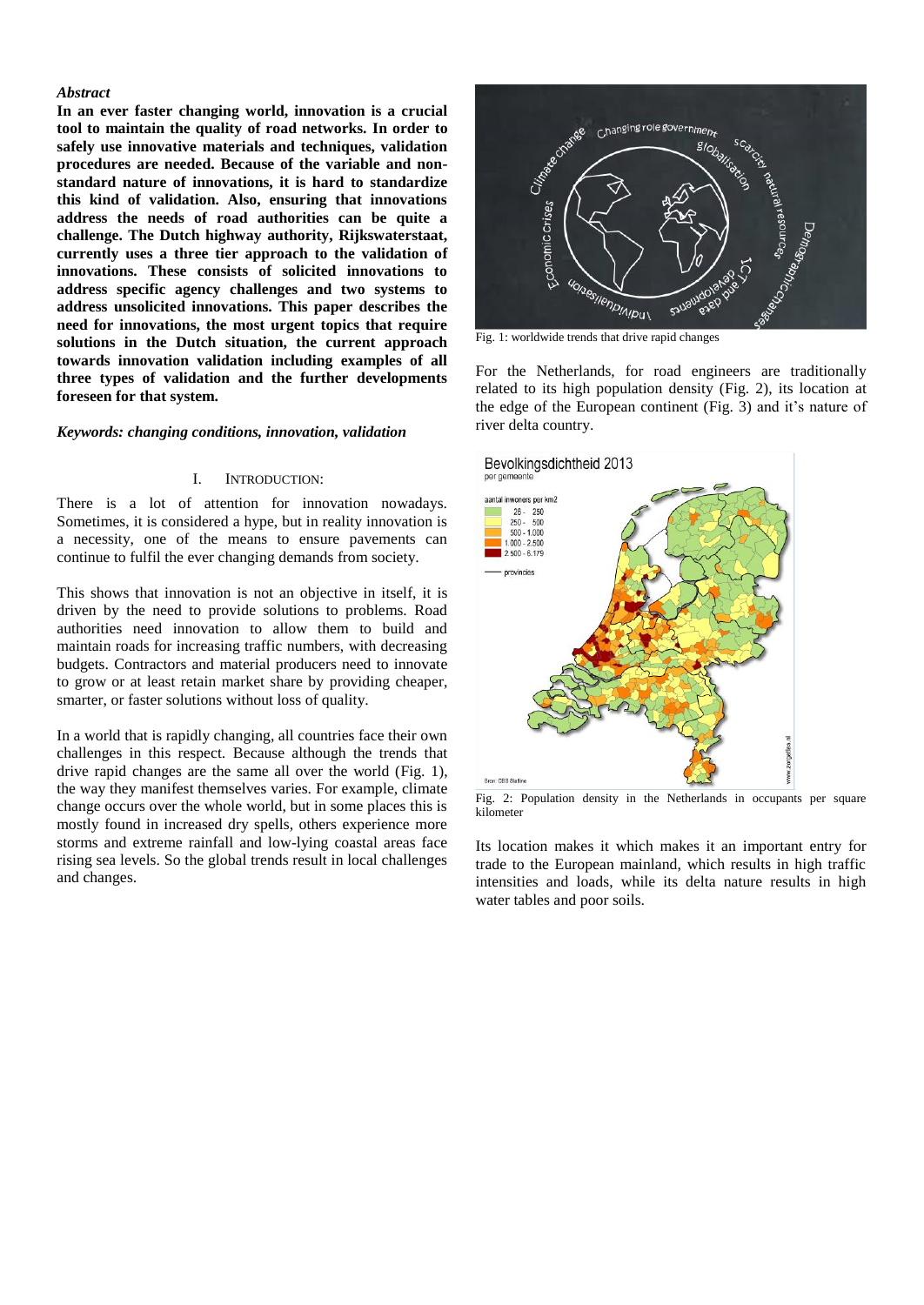

Fig. 3: Geographic position of the Netherlands, at the edge of Europe

<span id="page-2-0"></span>Accommodating large amounts of traffic on poor soils and densely populated area's is quite a challenge, but the worldwide trends add increasing variability to this known challenge. Because that is the effect of the trends:

- climate change leads to variation in the known weather conditions, in case of the Netherland a rising water table, more extreme events (like frost periods, heavy rainfall, snow and black ice) and eventually an increase in the annual average temperature. All in all this leads to changes in the weather conditions you design for
- the increasing lack of natural resources, which increases the price of both bitumen and aggregates, leads to changes in constituent materials and more variation in mixture composition. Since the Netherlands has no natural rocks, only river gravel, all quarry materials have to be imported
- demographic changes lead to changes in traffic loading and user requirements, in most of Western Europe overall population is expected to start decreasing in the current century and already the average age of road users in increasing
- globalisation leads to the use of new materials (biobinders) and rapid developments of knowledge and regulations that have to be adapted or fitted to local conditions
- individualisation leads to reducing acceptance of delays due to maintenance as well as higher expectations of availability, quality and less acceptance of hinder for people living near (main)roads. This leads to a drive towards longer lasting materials, fast maintenance methods and noise reduction measures.
- the economic crisis and changing role of government have led to a decreasing maintenance budget
- changing government roles have also led to more responsibility for contractors and as a result, the ongoing practical knowledge on mixtures and pavements is now divided of more parties

All in all, these trends stand for increased variation in all aspects of pavement engineering. To withstand that variation and still offer good quality pavements, innovations are necessary. Also, a thorough understanding of the mechanisms affecting pavement performance is needed, because that will allow the assessment of the effects of changes without validations that last until the actual pavement failure.

## II. THE DUTCH APPROACH TO INNOVATION FOR HIGHWAYS

The Dutch highway authority, Rijkswaterstaat (RWS), uses a three tier approach to innovation. On the one hand, there are large, government initiated and largely government financed innovation programs or calls. These programs or calls ask for solutions for problems and contractors or inventors can submit their ideas. Sometimes this is very open, a contest on concepts where the best ideas are further developed during the program and sometimes it is a more specific call, which quickly focusses on application and validation.

The second and third type of approach are unsolicited, someone has developed an innovation and want to apply it on the Dutch highways. In this case, they can contact Rijkswaterstaat and the originality of the innovation and it's benefits for Rijkswaterstaat are assessed. If the innovation is a truly new product or technique with benefits for Rijkswaterstaat, it is evaluated in the Innovation Test Centre (ITC). In this process, the developer and RWS specify and finance the program for validation together. If the innovation is not completely original, for example a similar approach has already been evaluated in the ITC or it involves a change in mixture composition that is not very large but does fall outside the established specifications, a validation specifically addressing that project has to be carried out. In this case also the program for validation is discussed between the developer and Rijkswaterstaat, but the program is more constrained and there is no financial contribution from RWS. The first two approaches are coordinated by the Rijkswaterstaat Corporate Innovation Program, the third is part of the department that sets the technical specifications for pavements and pavement materials. In the remainder of this section, examples of all three approaches to innovation are given.

## <span id="page-2-1"></span>*A. Government initiated calls for innovation*

Examples of calls for innovation are the "Roads to the Future" (in Dutch: Wegen naar de Toekomst, [1]), the "Innovation and Noise Program" (in Dutch: Innovatie Programma Geluid, [2]) and the "Long Lasting Silent Joints" (in Dutch: Duurzame, stille voegovergangen", [3]) programs.

In the first, innovative modular and pre-fab road construction approaches, like rolled up asphalt [\(Fig.](#page-3-0) 4), were developed and tested in practice [4 and 5]. The aim was to investigate prefabrication possibilities to decrease variation and increase speed of construction.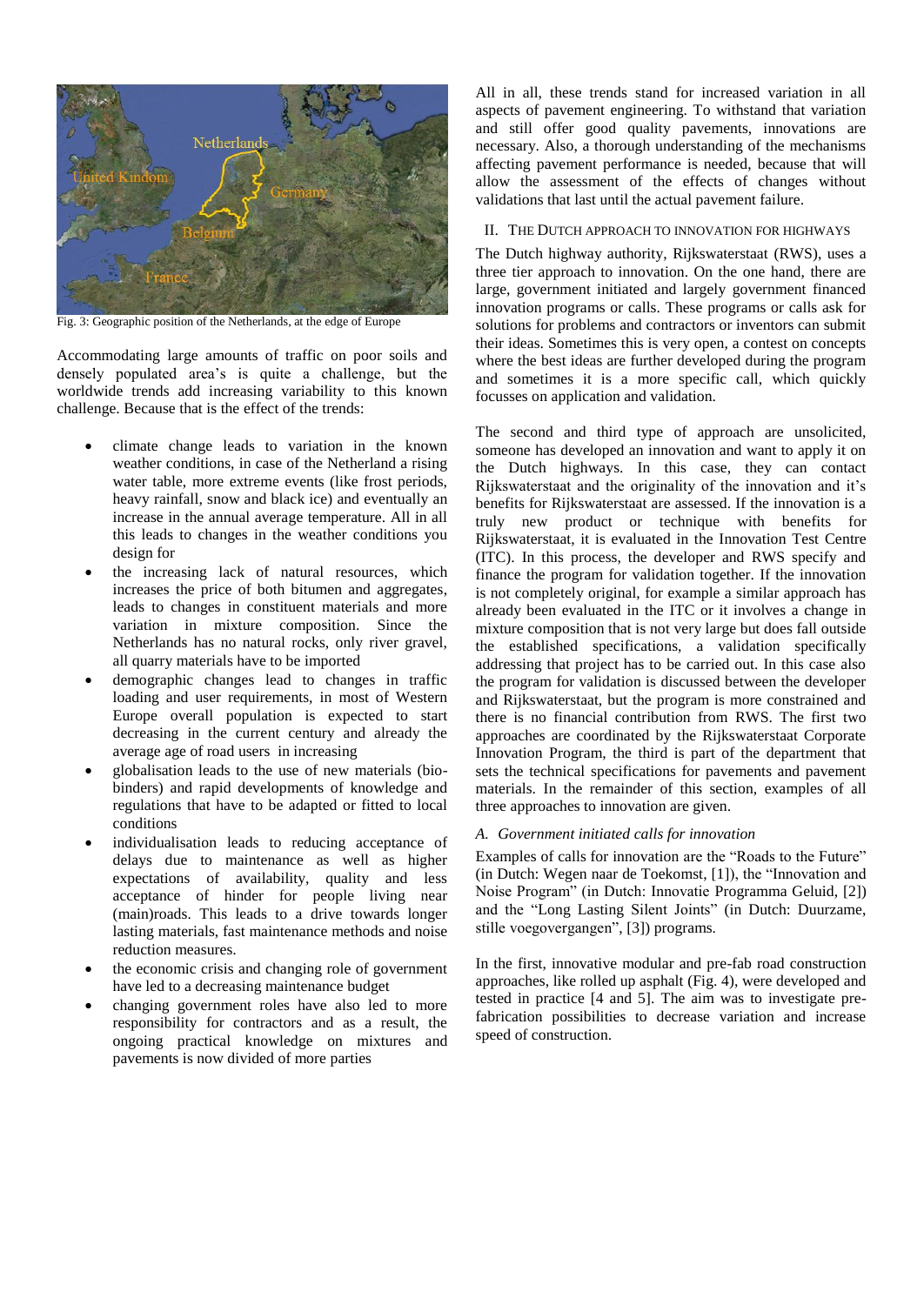

Fig. 4: Rolled up asphalt concrete

<span id="page-3-0"></span>The Innovation Noise Program (IPG) focussed on the development and evaluation of the next generation noise reducing wearing courses. The combination of a high population density (average population density of over 400 people per square kilometre) in combination with high traffic intensities means that noise pollution due to roads is a major issue in the Netherlands [\(Fig.](#page-3-1) 5). For this reason, Porous Asphalt (PA), which results in a 3 to 4 dB noise reduction compared to Dense Asphalt Concrete (DAC), is the standard wearing course for Dutch highways since the late '80s . Although PA is more expensive then dense wearing courses, if using it means there are no, or lower, noise barriers needed, it is actually more cost effective.



<span id="page-3-1"></span>Fig. 5: Noise levels in the Netherlands in 1999, the dense spot center left is the Amsterdam-Schiphol area, the lines show the highways

In the beginning of the current century, for some locations along the Dutch highways, the noise level had increased to such an extent that standard PA was no longer sufficient. Hence the search for the next generation wearing courses, with even more noise reduction capacity. This resulted in two layer porous asphalt (2L-PA), which yield a noise reduction of 6 dB when compared to a DAC wearing course.

In the long lasting joints project [\(Fig.](#page-3-2) 6), the combined problem of noise generating unevenness at joints, which becomes a problem when the wearing courses around the joints are silent, and the short life time of bituminous joints (2- 3 years on average) was addressed. Several ideas, varying from completely new to applications that worked in other countries, were evaluated. The first step was an evaluation on concept. The best 10 ideas were analysed mechanically through 3D Finite Elements Analysis, which required a number of characteristics to be determined in the laboratory. In each step, the most promising products were selected. After the FEM simulations, four products were tested in Accelerated Pavement Testing using the LINTRACK facility at the Delft University of Technology (TUD) and the three products that performed best in these tests were then used on actual highways. Those products performed well and are now available as standard solutions.



Fig. 6: Long lasting joints project, FEM simulations in smallest (bottom left) and largest (bottom centre) opening, locations in the highway A50 where four products were field tested (right) and construction photo (top)

## <span id="page-3-2"></span>*B. Innovation Test Center (ITC)*

As explained before, the ITC approach is based on the development of new products or techniques for soil, road or hydraulic engineering that the developer wants to apply in projects for RWS. ITC was started in 2001 and currently results in between 40 and 50 requests for information and contact per year. These contacts result in 10 to 15 actual applications for a validation procedure of which about five are accepted. Rejection can be based on lack of originality, insufficient benefit for RWS or insufficient development. The latter means that ITC focusses on validation of innovations, not on the development. That part is up to the developer, unless there is a specific need in which case a call for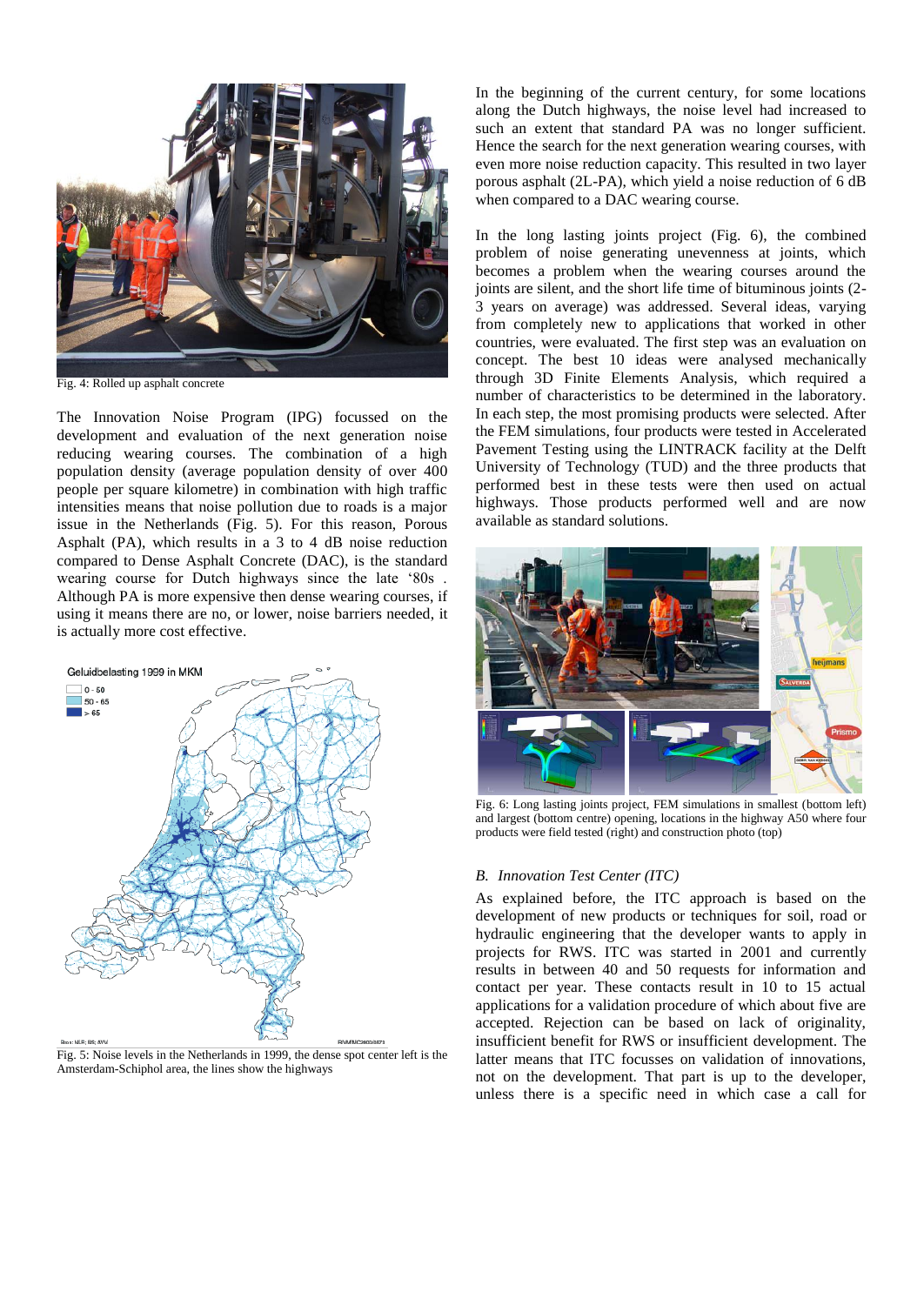innovations as mentioned in section [II.A](#page-2-1) is launched. The validation procedure can be time consuming, the more innovative the idea, the more risks and thus, the more research is needed. About 2 to 3 validations are finished per year and that comes with a decision whether or not the product is acceptable for RWS.

In these validations the costs are shared between RWS and the developer and the latter retains his intellectual property rights. Two examples of successful validations are five products for the protection of (longitudinal) joints [\(Fig.](#page-4-0) 7) and a method for low temperature production of mixtures with reclaimed asphalt (greenway LE).

The longitudinal joint protectors were the result of a call for ideas. Typically, the right hand lane of PA wearing courses does not last as long as the other lanes. When this lane is replaced, a cold joint between the lanes is the result. This joint is sensitive to damage (ravelling). To prevent this, bituminous joint protectors are used. Due to traffic they lose their aggregate covering, causing them to be slippery. Also, they cause confusion in dark and wet conditions because they reflect the light, which makes them look like road markings ("ghost markings"). The call was for solutions to this problem. The best five ideas were validated by ITC and have been accepted for application in RWS projects early in 2015.



Fig. 7: One of the 5 innovative joint protectors that was successfully validated

<span id="page-4-0"></span>Greenway LE is a a production procedure that allows the production of AC with up to 60% reclaimed asphalt at lower temperatures (ca  $105\text{ °C}$ ). The procedure saves about 25% energy relative to hot mix production and also reduces  $CO<sub>2</sub>$ ,  $NO<sub>x</sub>$  and other emissions, while resulting in a homogenous mixture. This kind of validations usually takes long, because of uncertainties in field performance. The lab phase of the validation was done in 2010-2012, after that the material was accepted for two field trials. These were constructed in 2012, evaluated in 2014 and the product is accepted for RWS application in 2015.

# *C. Individual validation procedure*

RWS contracts specify that only materials that are fit for the purpose for which they are used may be applied in projects. The fitness for use can be demonstrated in two ways, it can either be a standard material, which are specified in the Dutch standard for Soils, Road and Hydraulic engineering [6], or the material has been accepted after successful conclusion of an RWS validation program. The aim of this pre-requisite is twofold, first it prevents unproven innovations from becoming wide spread which could result in an unexpected increase in maintenance costs and second it requires developers to get their innovation approved before offering it in projects. This prevents the additional load of assessing a non-standard material while working within the strict time restraints of a construction project. Up to recently, this part of the innovation validation procedures was relatively under developed, with little standardisation, which made it hard to manage. Currently, it is being streamlined working with blueprints for types of innovations that are fitted to a specific case.

The assessment of the innovation for validation starts with detailed information from the developer. This information should describe the innovation, the standard material for which it is meant to be an alternative and the benefits for RWS. These benefits can be many things, costs (more costeffective), less traffic hindrance, more noise reduction, more environmentally friendly etc.

On the basis of this information the appropriate blueprint can be determined. These blueprints start from a comparison of the new product to that for which it is meant to be an alternative. The differences between the two define the areas of risk and that is the focus of the validation. In other areas the innovation should meet the requirements to be accepted for use and it must be as good as or better than the product for which it is an alternative in order to offer value for money. That part of the blue print is standard and requires specific tests for which the required and expected values are known. Once also the part covering the unique aspects of the innovation have been identified and tests for the critical aspects are defined, the second part of the validation can start. This is all laboratory based. If the results from this part are not satisfactorily, the innovation is not accepted. If the results are satisfactorily, the third part is initiated, so there is a go/no go decision at the end of part 2 of the validation procedure.

The third part is the construction of a field or semi-field (APT) test section. In case of an actual field test, the developer gets a letter indicating that the first part of the validation is finished and now validation in practice is needed. With that, he can ask the project teams in RWS projects if they are willing to host a test section. The project teams have to discuss this with the road owner and, since these are not major innovations, they do not have to change the warranty conditions. Normally, unless there are specific issues in the project, building such a test section will not be a problem. During construction the production and construction aspects can be assessed. After that, depending on the kind of innovation and the results in this phase, the innovation can be declined, accepted or an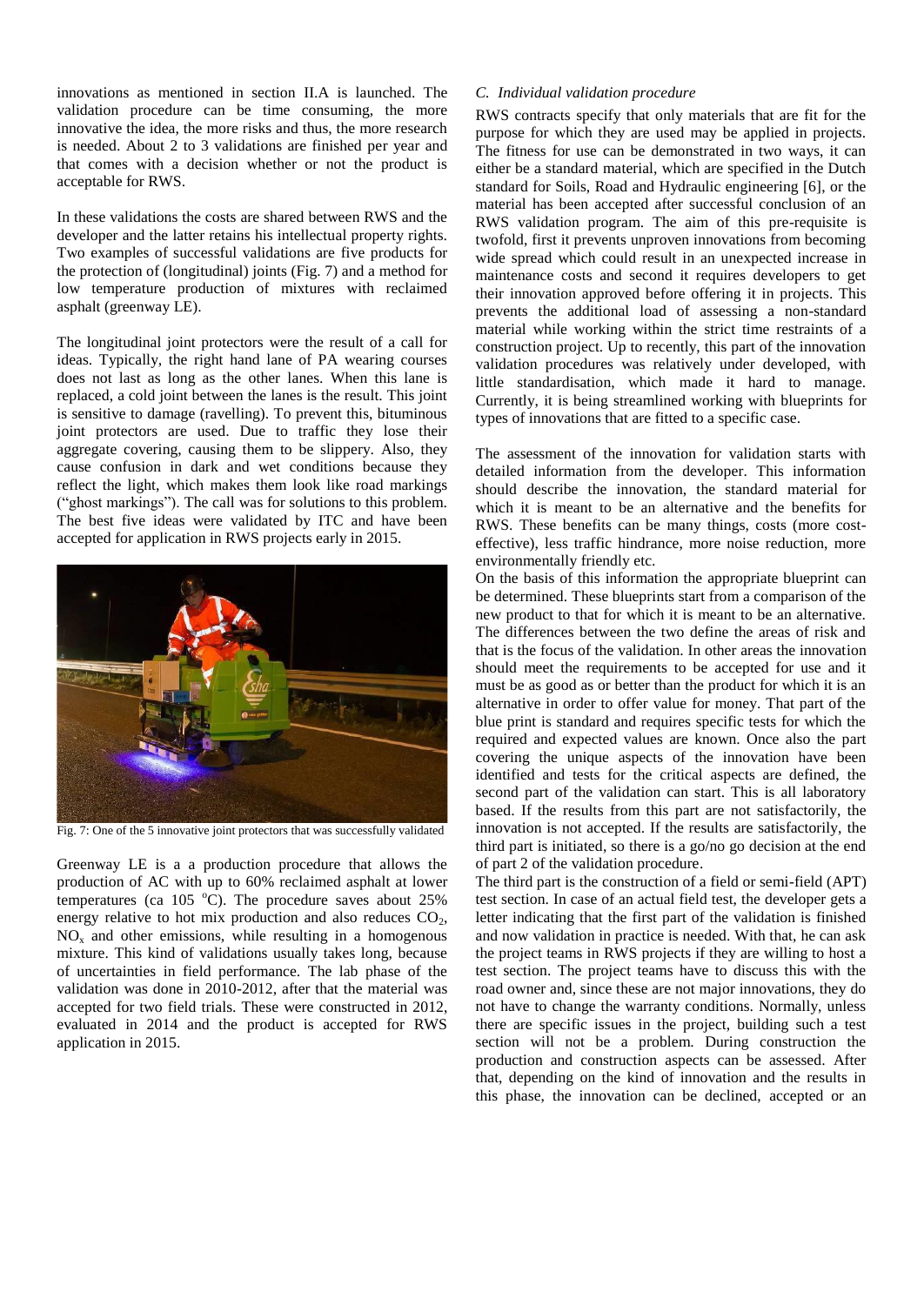indication that a period of more frequent performance monitoring is needed for final validation. If an innovation is accepted, it is also labelled with an expected life time. Typically, this will have to be at least equal to that of the product for which it is an alternative, but in some cases it may differ. Whether or not the product lives up to that expectation will be monitored, since it is crucial in getting a realistic indication of the cost-benefit ratio and other qualities of the product.

Some examples of this kind of innovation are: validation of several PA mixtures with reclaimed asphalt and low temperature AC mixtures for base and binder layers.

III. CURRENT INNOVATION CHALLENGES IN THE NETHERLANDS

### *A. Innovation topics*

The main challenges for road engineers in the Netherlands for the coming decade are:

- fundamental performance indicators for field performance
- quick and low-hindrance monitoring and maintenance techniques
- increased noise reduction solutions

The first is necessary to cope with the expected rapid changes in mix composition in providing reliable performance predictions without the time consuming development of empirical relations. Those changes in composition are the result of the decreasing availability of raw materials, which will result in the use of increased amounts of recycled material, repetitive recycling and alternative materials like bio-binders. This is a wide field, which involves the development of alternative mix formulations, advanced recycling techniques and bio binders, as well as fundamental research in to the chemical composition of these and wellknown materials in order to establish how chemistry results in mechanical properties and how changes in the chemistry due to aging affect those properties. Due to its wide scope, there is not currently a joined innovation effort on this topic, but there are many companies, research institutes and also RWS sponsored projects into various parts. One of those, a longterm program aiming to use construction projects to assess the predictive quality of the current functional requirements for pavement performance. This program uses the Dutch road network as a living laboratory, hence its name: NL-LAB [7].

Both the second and third theme are related to the high traffic intensities on the Dutch highways. There are many locations in the mid-western part of the Netherlands where the daily traffic intensity is between the 60.000 and 100.000 vehicles per day [\(Fig.](#page-6-0) 9 and [8]), which adds up to one car every 1,4 to 0,9 seconds. This is only expected to increase in the next decade. As a result there is less and less time available for performance monitoring and maintenance, while the aging of the infrastructure makes continuous monitoring more important than ever. As a result, there is an increasing demand

for non-invasive, rapid and/or low hindrance monitoring and maintenance tools. As a result, several projects along these lines are currently ongoing within the RWS innovation portfolio.

For monitoring, for example, RWS is working on the development of laser measuring systems for ravelling and cracking, including automated interpretation algorithms. This so-called LCMS (Laser Cracking Measuring System) is developed in cooperation between RWS and TNO [\(Fig.](#page-5-0) 8 and [9]).



Fig. 8: LCMS laser measuring unit integrated with the ARAN (top) and the resulting measurement and translation into stone loss (bottom)

<span id="page-5-0"></span>Projects focussing on rapid and/or low hindrance maintenance includes PA with steel fibres, where induction is used to heat the steel fibres when damage due to cracking is initiated. The heating of the fibres melts the bitumen and will allow rapid and durable healing of micro damage [10]. Naturally, the fibres have to be incorporated in the mixtures when constructing the pavement. So, if this solutions proves viable, it will be useful for newly constructed pavements.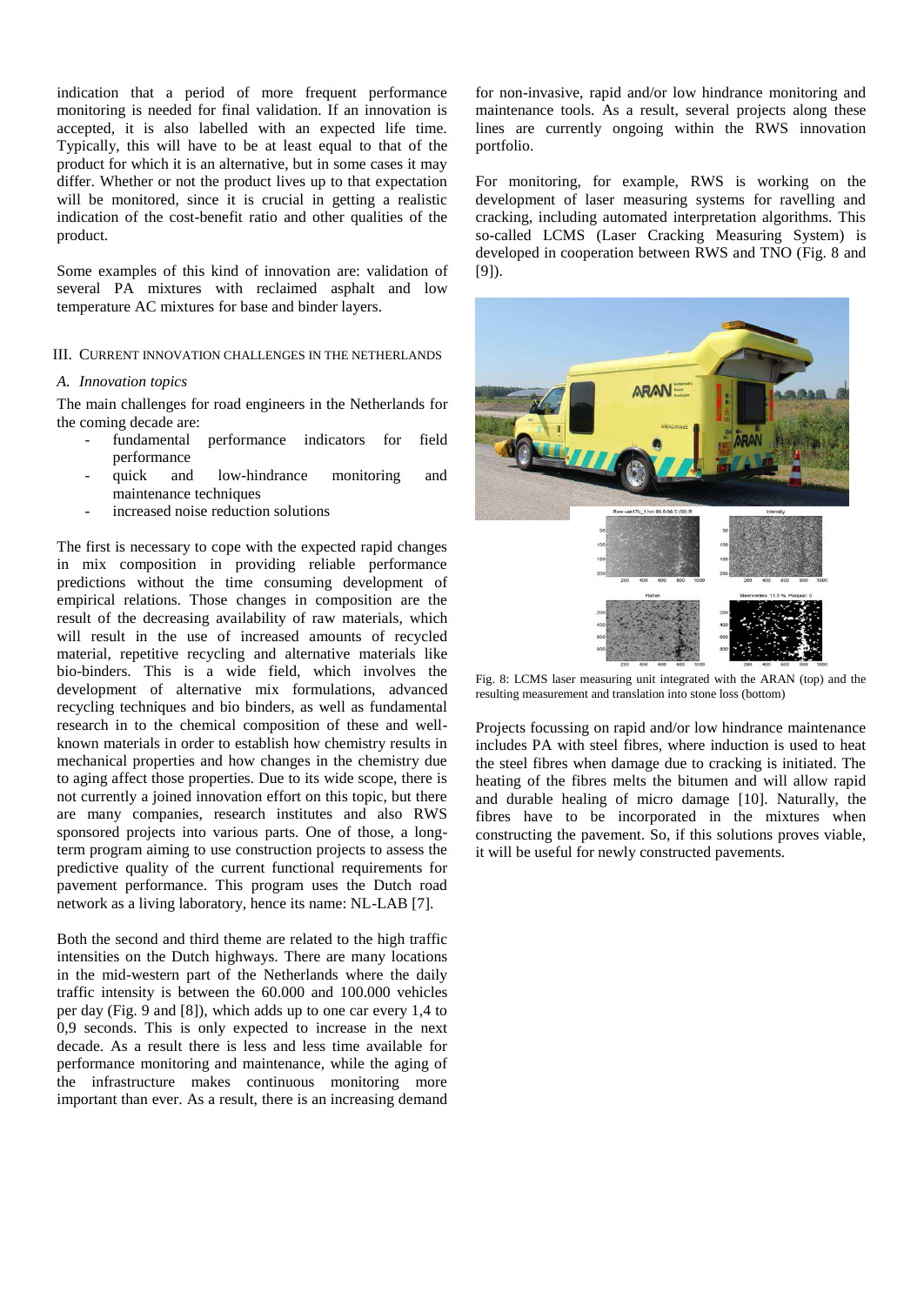

Fig. 9: daily traffic intensity on Dutch highways in 2004 (left)

<span id="page-6-0"></span>Another ongoing project focusing on rapid maintenance is rejuvenation, which involves products that aim to replenish volatiles that disappear from the bitumen due to aging. If used in-situ, rejuvenators also heal (micro) cracking by replenishing the bitumen that eroded over time. Rejuvenators that are included in bitumen emulsions are studied as a maintenance measure for in-situ PA wearing courses, a rapid, life time extending technique which is meant to increase the life time of the right hand lane to such an extent that all lanes can be replaced in one major maintenance round once the left hand lanes reach the end of their service life. The rejuvenating component itself is also studied for use in recycling of AC in plants in order to increase to amount of reclaimed asphalt that can be used and to allow for repeated, even infinite, recycling.

There is no final agreement on how the rejuvenators work and whether the replenishing of volatiles really occurs, restoring both stiffness and strength [11]. However, the field evaluation that is carried out in parallel to the scientific investigations, indicates that rejuvenators do increase the life time of the pavement. The scientific evaluation remains important, because when it is known how this work, optimization is possible and it is also clear when it will not work. For the Dutch condition, it is especially useful if

rejuvenators can be used to postpone maintenance of the right hand, heavy trafficked lane until the other lanes also need replacement. Currently, the life time extension is not on that level, but it does provide a useful maintenance tool to extend

the life time of weak spots in a pavement.

Finally, in order to try and establish further noise reduction through wearing courses in order to prevent expensive noise barriers even when the traffic intensity and population density increase further, the RWS innovation program is funding research into Poro Elastic Road Surfaces (PERS). These wearing courses should ideally result in 10 dB noise reduction (relative to DAC), be cost-effective and have a service life of at least 7 years. There are 3 consortia involved in developing products that are tested within the program. Currently, the laboratory work is underway and in the next stage APT testing will be carried out. Eventually, if the materials appear satisfactorily, they will be further validated in test sections.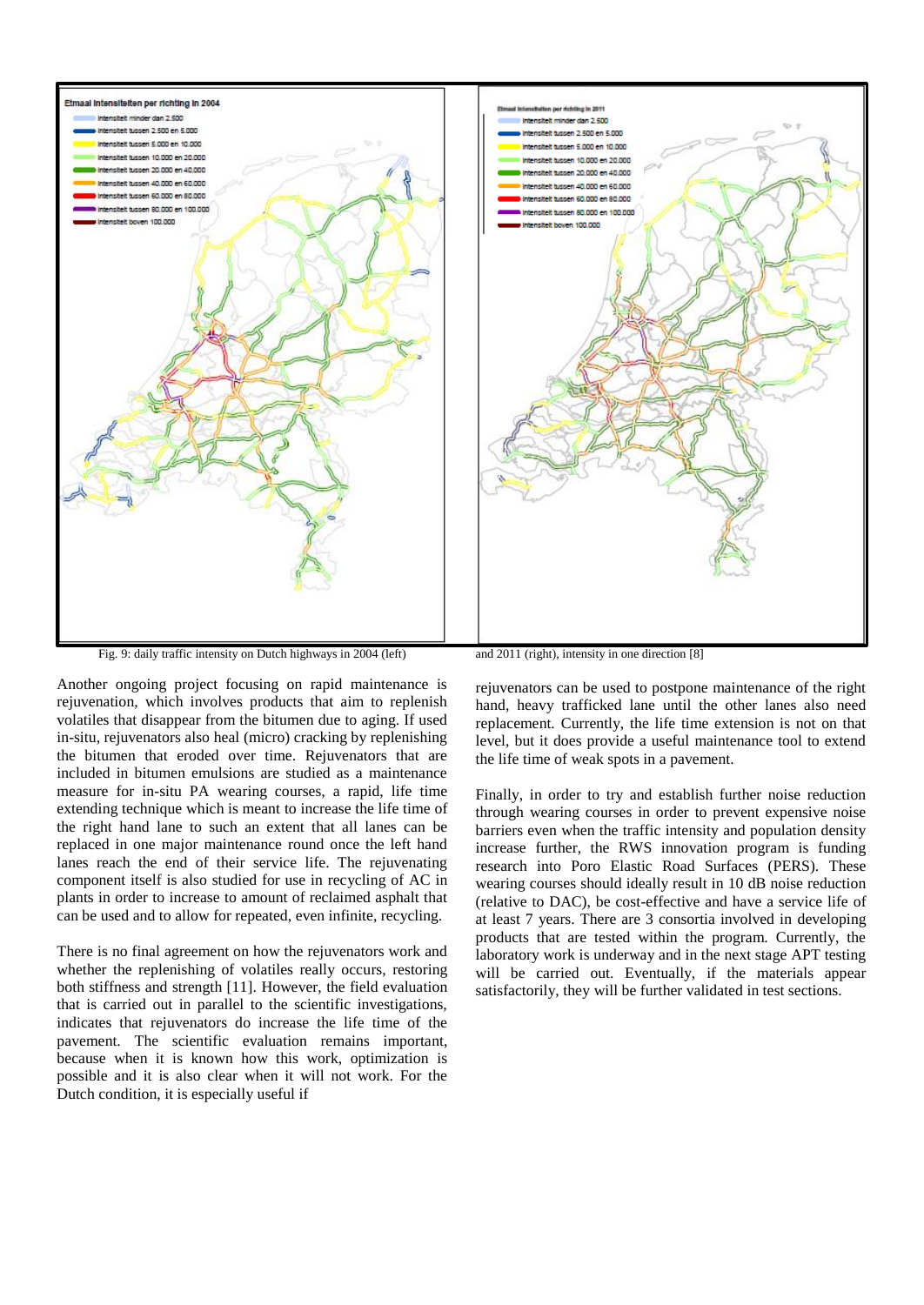

(b)

Fig. 10: Application of rejunvenator (a, top) and the PA surface after application (b, bottom)

## *B. Challenges in innovation procedures*

The three tier approach to innovation will need to be integrated more fully, to ensure that developers know where they can go in which situation. RWS working on this, trying to establish a central point for ideas and queries which will either forward an idea to the appropriate validation procedure or will result in a quick explanation of why the idea will not be validated.

With the changing responsibilities in the sector and the reduction of personnel at RWS it seems unlikely that all innovations submitted for validation, especially in the final tier, can be accommodated. To limit the capacity the validations require, a filtering mechanism will have to be implemented. It is unclear what form this will take, it could be a waiting list, with starting a new validation only once another is finished. Or it can involve some kind of call-system where ideas can be submitted before a certain date, after which the benefits for RWS are assessed and only the first so many most beneficial ideas are accepted for validation. Alternatively, an independent organisation could be used to assess the innovations, either payed for by RWS, the developer of the innovation or a combination of both. In case the solution is found in limiting the innovations that are accepted for validation, developers will face a bottleneck in getting new product or procedures accepted and may want to establish an independent organisation for the validation of innovations, anyway.

Another aspect of the innovation procedures that requires improvement is the product identification. Up until recently, including several of the ongoing projects, the products were considered autonomous systems and treated as black boxes, without any detailed identification. As a result, checking a product after the validation is only possible indirectly, through its performance. Due to a lack of well-established performance related specifications, especially of course for innovations, this is attractive in theory but not feasible in practice. To allow for product testing, therefor, detailed product descriptions based on the constituent materials and there proportions should become an integral part of the validation.

Finally, the third type of validation is currently completely carried out by the developer. In order to further improve objectivity and quality, random checks by independent research facilities need to be incorporated in the system.

## IV. SUMMARY, CONCLUSIONS AND RECOMMENDATIONS

Rapid changes in our surroundings necessitate innovations in road engineering. In the Netherlands Rijkswaterstaat uses a three tier approach to the initiation and validation of innovations. They deal with solicited validations to solve a challenge as well as unsolicited innovations with potential benefits for RWS. Topics dealt with in innovations cover materials (mostly) but also maintenance and monitoring techniques, several examples are presented in this paper.

Although there is considerable experience with the three levels of validation, the system is still being improved. And further evaluations and development of the system is recommended to be able to continue to address the challenges faced in road engineering.

The specific challenges countries are facing, will be different depending on their climate, location with respect to oceans, social and economic situation. But due to the world wide trends, all countries face rapid changes that have to be addressed to ensure the continued functioning of their road network. For that reason, all countries will need to find a way to encourage and assess innovations. The Dutch system will not work for all countries, but the ideas and experiences described in this paper may provide inspiration or lead to an exchange of approaches and experiences that will benefit everyone.

Similarly, the innovations discussed won't be useful in all situations and all countries. The innovation that has the most